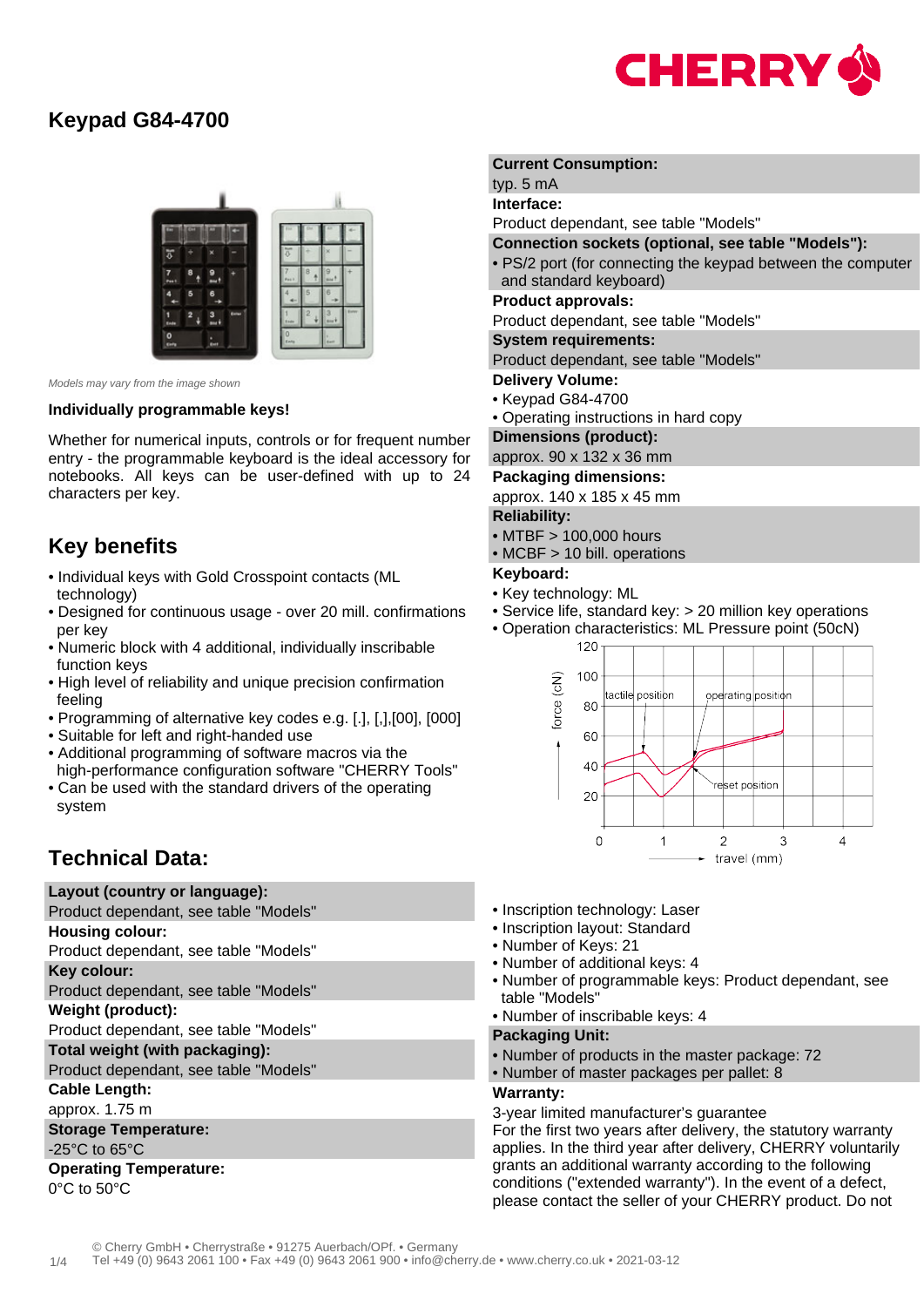

carry out any repairs on your own and do not open the product. There is no warranty if unauthorized changes to the product cause a defect.

Conditions for the extended warranty:

In the case of a defect after the first 2 years after delivery of the CHERRY product, CHERRY grants its customers for the additional period of one year the right to assert claims for cure, i.e. demand that the defect is remedied or a thing free of defects is supplied. The extended warranty is to be asserted against the seller of the CHERRY product upon presentation of the original invoice, proof of purchase or a comparable proof of the time of purchase.

CHERRY, and the seller of the CHERRY product, where applicable, shall remedy the defect in the event the customer has justified claims for cure under the terms of the extended warranty.

Excluded from the extended warranty are damages caused by improper use, in particular by the effects of chemical substances, other damages caused by external influences, as well as normal wear and tear and optical changes, in particular discoloration or abrasion of shiny areas. Also excluded from the extended warranty are accessories and other parts which are not an integral part of the purchased item.

Errors, technical changes and delivery possibilities excepted. Technical information refers only to the specifications of the products. Features may differ from the information provided.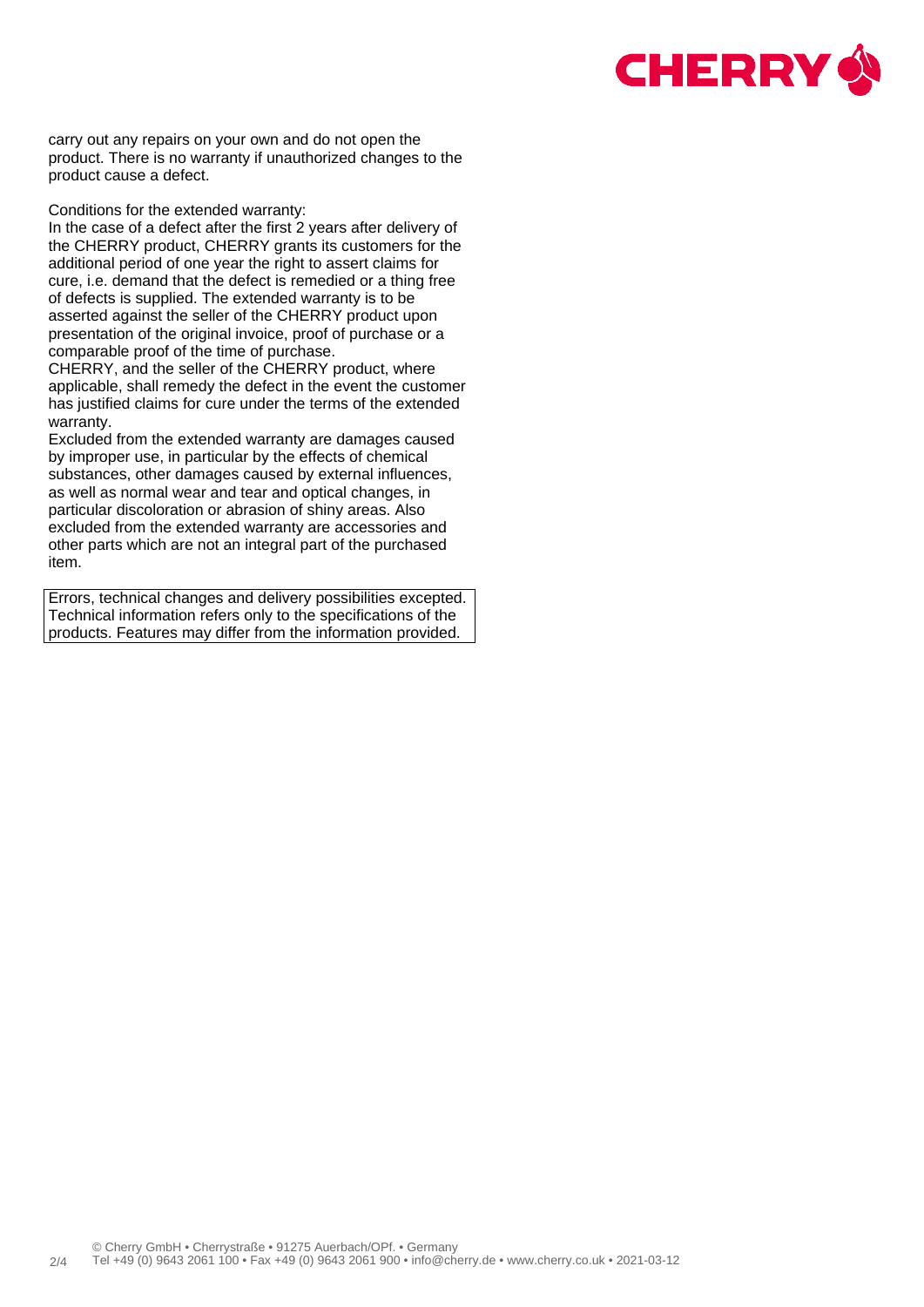## **Models:**

(possible country/layout versions, others available on request)

|                 | $\cdot$ $\cdot$ $\cdot$<br><b>Product name</b> | Order number    | Layout (country Housing colour Key colour |            |            | Weight        | <b>Total weight (with Interface</b> |                                                                                                      | <b>Connection</b>                                                                            | <b>Product</b>                                     | <b>System</b>                                      | <b>Number of</b>                          |
|-----------------|------------------------------------------------|-----------------|-------------------------------------------|------------|------------|---------------|-------------------------------------|------------------------------------------------------------------------------------------------------|----------------------------------------------------------------------------------------------|----------------------------------------------------|----------------------------------------------------|-------------------------------------------|
|                 |                                                |                 | or language)                              |            |            | (product)     | packaging)                          |                                                                                                      | sockets                                                                                      | approvals                                          | requirements                                       | programmable keys                         |
|                 | Keypad G84-4700                                | G84-4700LPBDE-0 | Germany                                   | light grey | Iight grey | approx. 220 g | approx. 240 g                       | PS/2                                                                                                 | PS/2 port (for<br>connecting the<br>keypad between the<br>computer and<br>standard keyboard) | UL, CE, FCC,<br><b>VDE</b>                         | PS/2 connection                                    | 20 (physically in the<br>internal memory) |
| 2               | Keypad G84-4700                                | G84-4700LPBFR-0 | France                                    | light grey | light grey | approx. 220 g | approx. 240 g                       | PS/2                                                                                                 | PS/2 port (for<br>connecting the<br>keypad between the<br>computer and<br>standard keyboard) | UL, CE, FCC,<br>VDE                                | PS/2 connection                                    | 20 (physically in the<br>internal memory) |
| 3               | Keypad G84-4700                                | G84-4700LPBUS-0 | US English                                | light grey | light grey | approx. 220 g | approx. 240 g                       | PS/2                                                                                                 | PS/2 port (for<br>connecting the<br>keypad between the<br>computer and<br>standard keyboard) | UL, CE, FCC,<br><b>VDE</b>                         | PS/2 connection                                    | 20 (physically in the<br>internal memory) |
| $\vert 4 \vert$ | Keypad G84-4700                                | G84-4700LPBUS-2 | US English                                | black      | black      | approx. 220 g | approx. 240 g                       | PS/2                                                                                                 | PS/2 port (for<br>connecting the<br>keypad between the<br>computer and<br>standard keyboard) | UL, CE, FCC,<br><b>VDE</b>                         | PS/2 connection                                    | 20 (physically in the<br>internal memory) |
| $\overline{5}$  | Keypad G84-4700                                | G84-4700LUCDE-0 | Germany                                   | light grey | light grey | approx. 185 g | approx. 270 g                       | USB (can be<br>connected to PS/2<br>via adapter.<br>Adapter not<br>included in scope<br>of delivery) |                                                                                              | c-tick, UL, VCCI,<br>CE, FCC, VDE,<br><b>BSMI</b>  | USB plug and USB<br>supporting operating<br>system | 20 (virtually via software<br>macros)     |
| $6\overline{6}$ | Keypad G84-4700                                | G84-4700LUCDE-2 | Germany                                   | black      | black      | approx. 185 g | approx. 270 g                       | USB (can be<br>connected to PS/2<br>via adapter.<br>Adapter not<br>included in scope<br>of delivery) |                                                                                              | c-tick, UL, VCCI,<br>CE, FCC, VDE,<br><b>BSMI</b>  | USB plug and USB<br>supporting operating<br>system | 20 (virtually via software<br>macros)     |
| 7               | Keypad G84-4700                                | G84-4700LUCES-2 | Spain                                     | black      | black      | approx. 185 g | approx. 270 g                       | USB (can be<br>connected to PS/2<br>via adapter.<br>Adapter not<br>included in scope<br>of delivery) |                                                                                              | c-tick, UL, VCCI,<br>CE, FCC, VDE,<br><b>BSMI</b>  | USB plug and USB<br>supporting operating<br>system | 20 (virtually via software<br>macros)     |
| 8               | Keypad G84-4700                                | G84-4700LUCFR-0 | France                                    | light grey | light grey | approx. 185 g | approx. 270 g                       | USB (can be<br>connected to PS/2<br>via adapter.<br>Adapter not<br>included in scope<br>of delivery) |                                                                                              | c-tick, UL, VCCI,<br> CE, FCC, VDE,<br><b>BSMI</b> | USB plug and USB<br>supporting operating<br>system | 20 (virtually via software<br>macros)     |